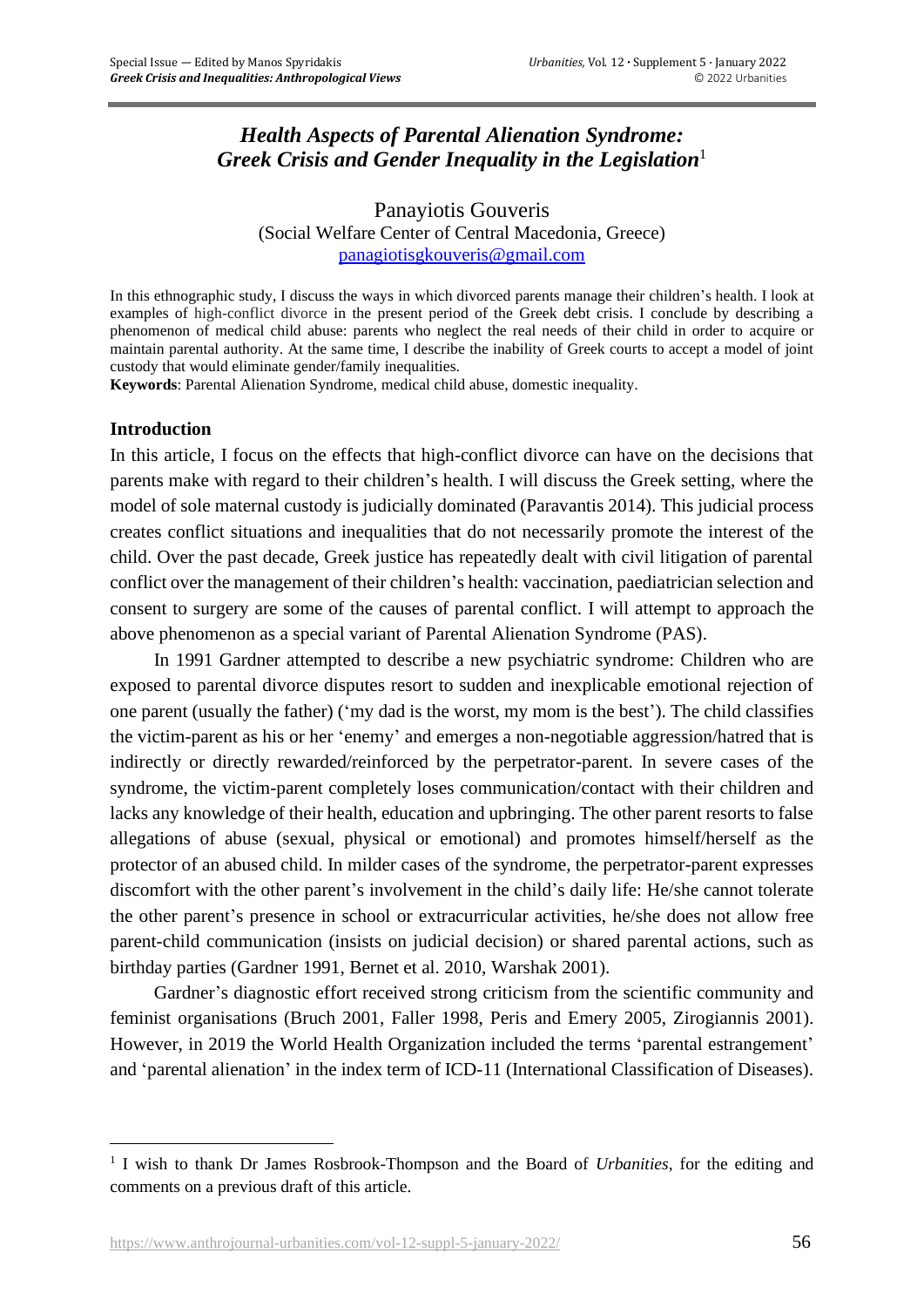Also included as a new autonomous diagnosis was 'Relationship Disorder between a Minor and a Guardian' (ICD-11 code: QE52).

Since 2009, Greece has been going through an unprecedented financial crisis. The influence of the International Monetary Fund forced the country to reduce dramatically public social spending (Efthimiou et al. 2013). During this period, an explosive increase in divorces was observed. In 2008 the number of divorces decided by the country's courts was 13,163, while in 2017, the number was 19,190 (a 46% increase) (Greek Statistical Service). In 2005, the first organised father's movement, called SY.GA.PA. (Association of Father's Dignity), was founded. It has grown to comprise 3,000 members in five years. It consists mainly of divorced fathers who demand the establishment of joint custody (equal/shared parenting) either by exerting political pressure or by resorting to public protest. At the same time, they were seeking the establishment of family courts and the involvement of social services in the judicial process. In September 2016, the newly elected left-wing party (SY.RI.ZA) set up a law-making committee to evaluate a co-parenting legislative proposal. However, successive electoral battles and intense political debates did not allow completion of the commission's work. In 2019, the newly elected right-wing party (Nea Dimokratia) announced the reconstitution of a committee on the same subject. So far, there has been no progress: 'When you hear of many cherries, hold a small basket (Greek proverb). Nothing will happen. They will cheat us again. All they care about is our vote…' (Giannis, 32, member of SY.GA.PA.). In the context of participatory observation, I followed the members of SY.GA.PA in their meetings for two years (2014-  $2016$ .<sup>2</sup> My presence in the field has confronted me with an unprecedented correlation between *unequal* parenting and medical child abuse that I will present briefly.

### **Health Case Law**

According to the Greek Civil code, custody of a minor child refers to everyday issues such as upbringing, education and the determination of the child's home (Article 1518). The custodial parent can change their child's school without the other parent's consent. However, there are concerns about health decisions: *Can a parent take a health decision without the consent of the child's other parent?*

The Supreme Court of Greece ruled in the 1321/1992 decision that: 'The mother has the right to decide on her own, only on current and daily matters and not on issues critical to his life (such as naming, choosing a religion, serious surgery)'. According to legislation, serious health issues require the consent of both parents. However, each parent's perception of the seriousness of a health intervention is different.

Dimitris is 32 years old and works as a high school teacher. He and his wife separated when their son was two years old. The child is now an adolescent, but his parents' dispute has not stopped:

<sup>&</sup>lt;sup>2</sup> The research findings are based on in depth open ethnographic interviews with 29 informants carried out using the snowball technique (divorced parents, children, mental health practitioners and lawyers). The research was conducted during 2013-2014.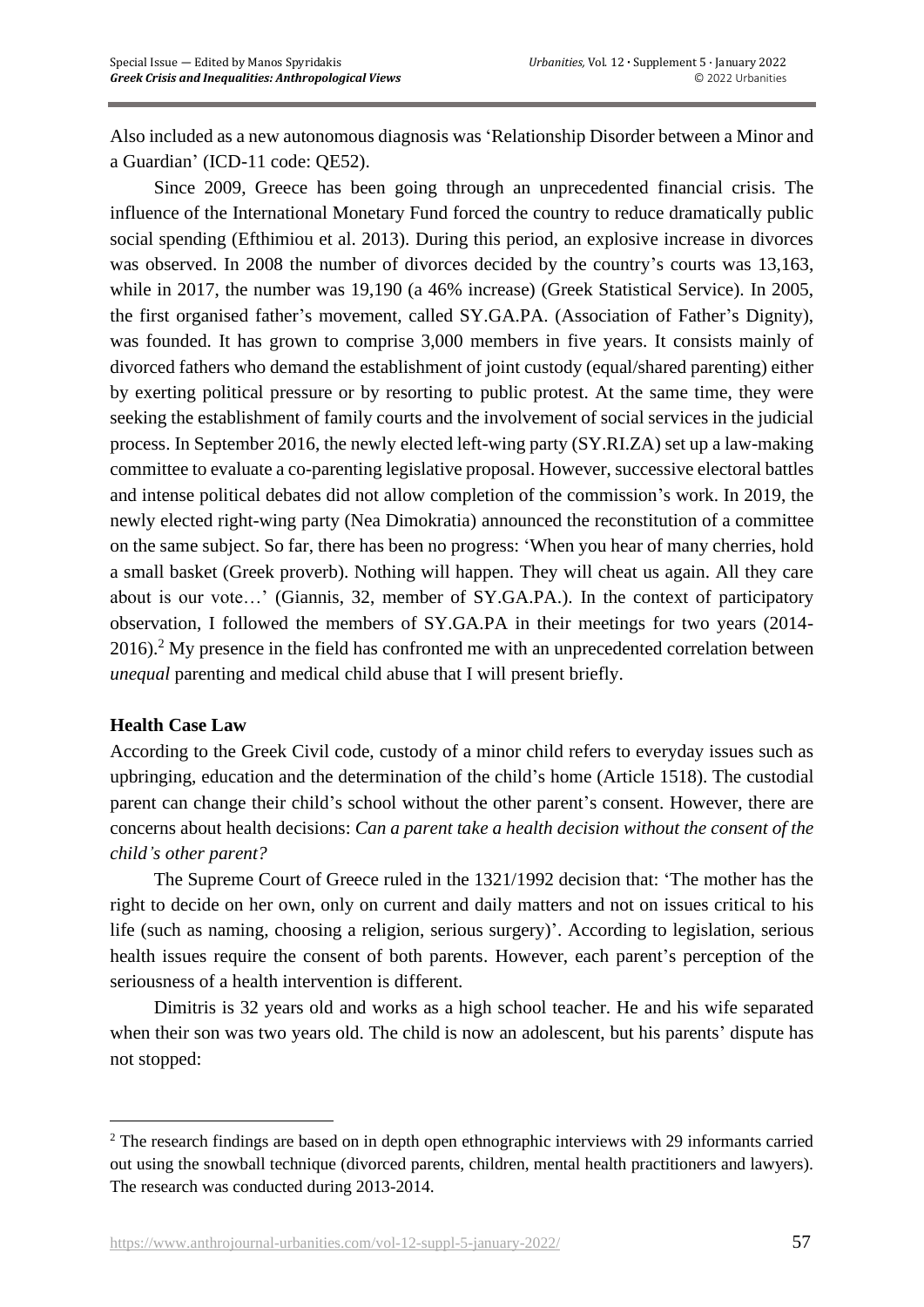'She put braces on our child, without telling me anything! I saw him the other day, and he was afraid to smile. He didn't want me to see his teeth. She teaches the child not to tell me anything. Can you believe it! She had to ask me! It is a serious health issue. She only wants my money. When I was a kid, no one had braces in his teeth.'

In exceptional cases, Greek courts have recognised that sole maternal custody does not favour the child's interest and have ruled toward a shared parental health responsibility. Number 1079 Supreme Court's decision accepted the father's request for shared custody in health issues. The mother's negligence caused the above decision, as she did not care about the paediatric examination of the child, who was also facing increased health needs. In particular, the court ruled that the mother did not accompany her child to pre-arranged medical/paramedical appointments, thus violating the child's right to health. Furthermore, the court accepted the father's request to accompany his child to medical appointments himself. Really interesting is a decision of the First-Degree Court in the city of Komotini (2012), which granted the mother sole custody of the minor, but added the following condition: 'The mother obliged to inform the father of any visit of the minor to a hospital.'

The Court of Appeal of Athens (4948/2015) entrusted the mother with the custody of the minor children, however, also entrusted the father with the part of custody that relates to education and medical/health care. The motivation reads:

'... it is not necessary for the mother to exercise the sole custody. Ιt is necessary, in particular, to get certain areas of custody, the father of the juveniles. He has to cover directly the costs relating to medical and educational activities of the children as he requires (cost for the private school, language learning, and private insurance contract). This plan, which is believed to eliminate a climate of tension between the two parents, will ultimately support the interests of the children. For the rest, the custody of the minor children should be entrusted to their mother.'

A recent ruling by the First-Degree Court of Athens (2019) addressed an unusual health issue: The mother, as a supporter of the anti-vaccine movement, refused any vaccination of her child. The father was desperate. The court eventually ruled that the mother should be entrusted with sole custody, but noted that: 'In matters of child health care (including vaccination), a codecision between the parents is required, taking into account the mother's refusal to consent to the vaccination of the child.'

The period of the financial crisis was accompanied by the emergence of medical litigation in parental disputes. The perception of the 'valuable sole maternal custody' seems to be challenged in a *healthy* way.

# **Divorce in the Era of Crisis**

Greek family law — *de facto* — defines the mother as the triumph winner and the father as the absolute loser. On the one hand, almost every divorced mother can '*grasp'* the sole custody of her child. As a consequence, she can manage and receives the full amount of parental financial support (child maintenance), receives state benefits (for example, lower taxes), and keeps the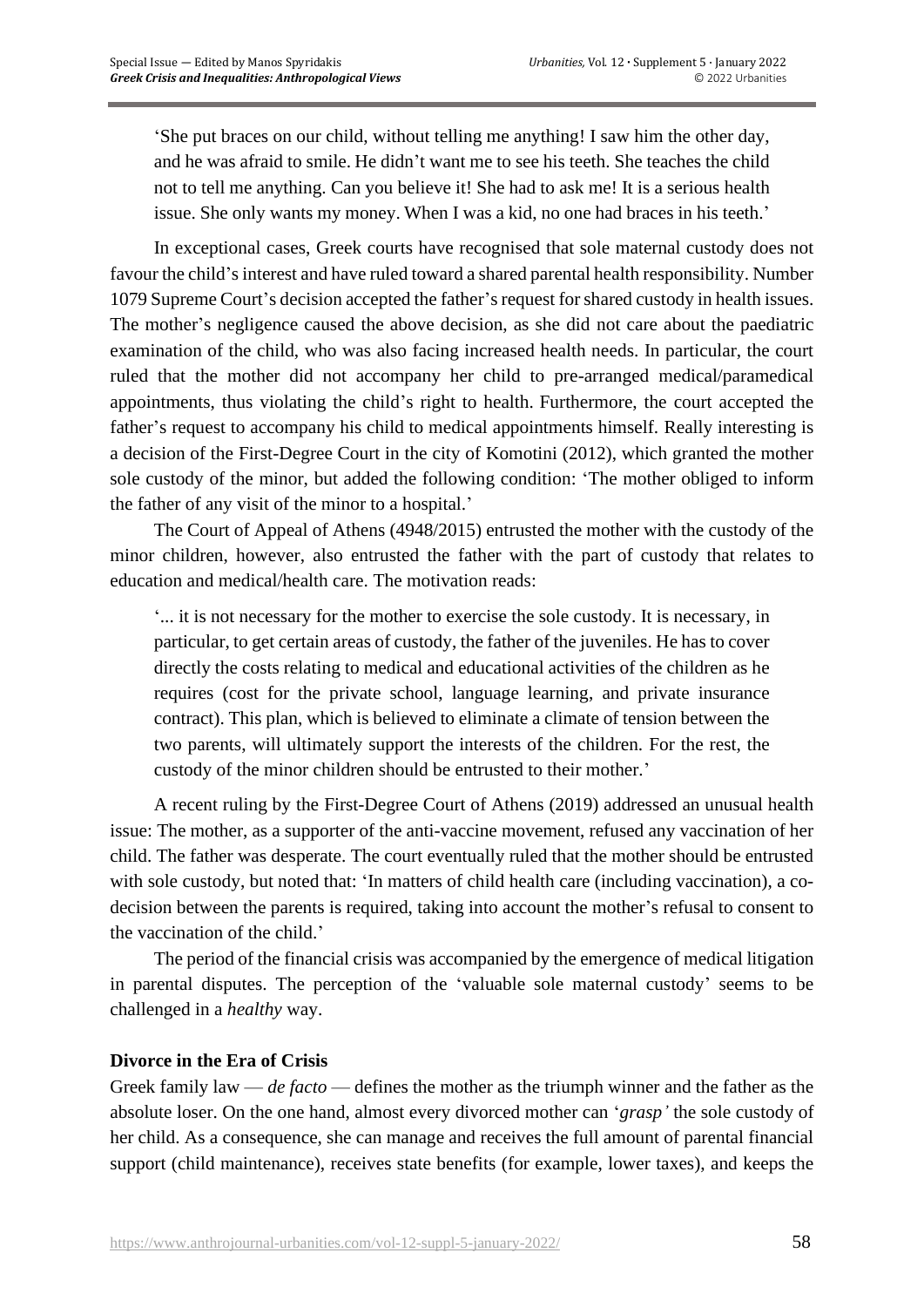family house. Finally, she may sue the father for parental abduction (a felony). On the other hand, almost every divorced father loses custody of his child. He has to accept just a strict visitation plan (usually two weekends every month and one evening every other week). He is obliged to pay child maintenance, and he loses all of the family state benefits (for instance, parental leave or tax exemption). He has to leave his previous home and his household, and he may sue the mother only for denial of court-ordered visitation (misdemeanour, a lesser criminal act).

The above condition worsens in the era of the present financial crisis. Stelios, a former track driver, stated:

'When I lost my job, I was relieved. I supposed that *no job* meant *no child support* (maintenance). After all, I wasn't responsible for unemployment. Guess again! She repeatedly sued me for delays in child support payments. How could I pay? I had no money in my pocket! I explained everything to the judge. Waste of time. The prosecutor behaved as if I were a criminal. He insisted that unemployment was my fault and I lost my job on purpose to avoid payments. I am not responsible for the Greek crisis! That's insane! I spent three months in prison and five more in community service. I am not a drug dealer; I am just a father! When I was in jail, my daughter didn't know it. There was a special visiting room inside the prison for parental communication, but I was a total wreck. I made some wooden toys for her inside the prison. Just that.'

Until 2015, filing a lawsuit for misdemeanour required a state fee of 10 Euros. However, following a government request, in August of 2015 the Supreme Administrative Court of Greece legitimized a huge 1000% increase, from 10 to 100 Euros. As a result, every unemployed or low-paid father lost access to the justice system. Giannis, 28, a night watchman, said:

'In the beginning, it was different. She (the mother) was afraid. If she didn't allow me to communicate on Wednesday with my daughter, I sued her. Yes, we had lots of trials, but I could see my child. Now it's different. I get paid 580 euros every month. I can't give 100 euros every Wednesday. Now she is not afraid. She knows I can't afford to sue her anymore. She has unchecked power. I can do nothing to protect me and my daughter's rights. Yesterday was my daughter's birthday. I believed I could see her; after all, it was Wednesday! (visitation day) In my dreams. I couldn't even wish to her on the phone. No answer! I was ready to sue. Finally, I preferred to spend some money on a birthday present than a lawsuit. I send it by post. I don't know if she will give it to our daughter.'

After divorce, each father experiences a 'life shrinking'. He has to live on less money, less space (house) and less child time. In a way, he has to accept his new, '*less life*'. In the words of Panayiotis, a 34-year-old teacher,

'My daughter never asked me why our house is too small. After all, that's how she has used to. *Mom's house is big, dad's house is not.* Just a room, a bed, and a table.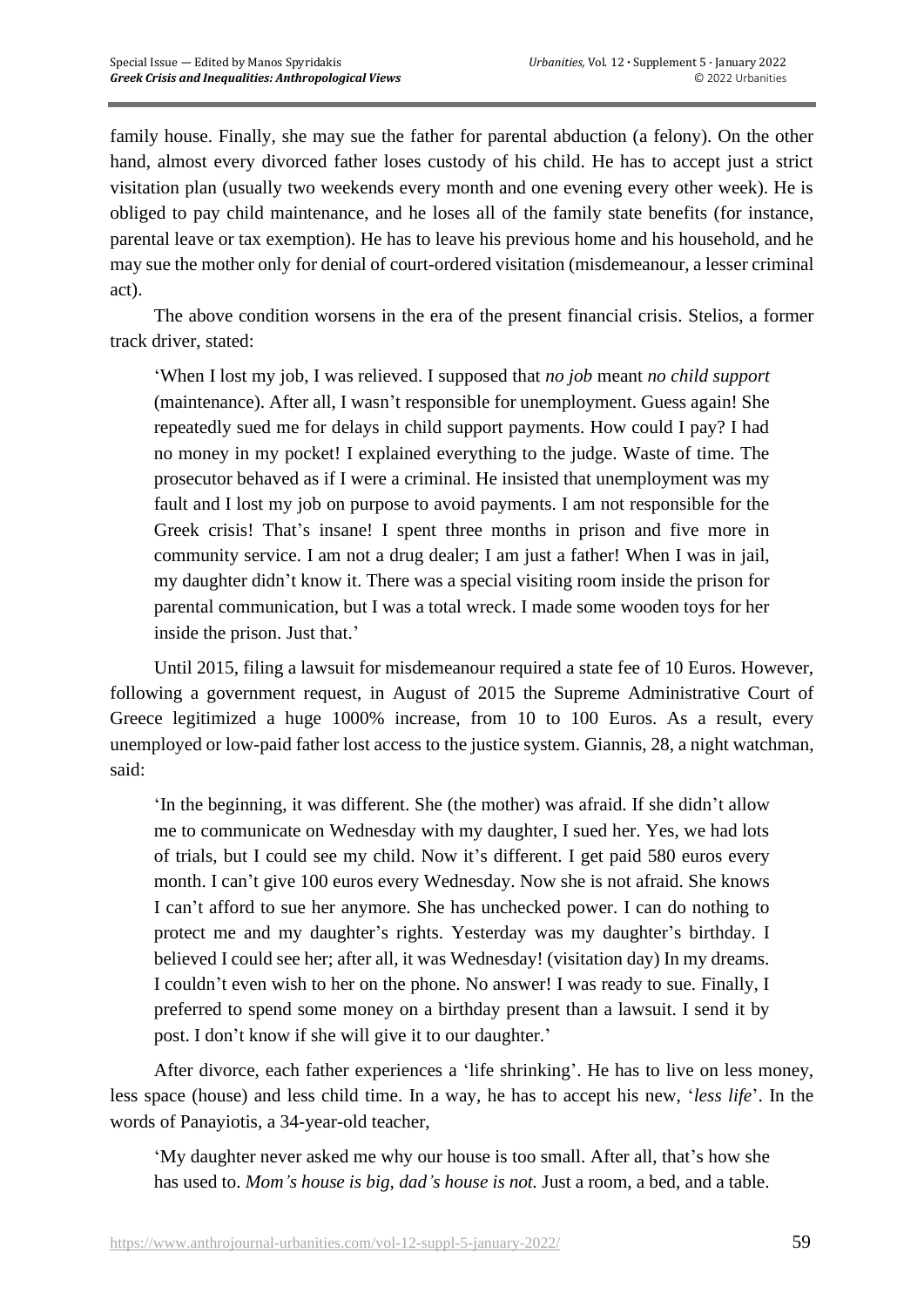I painted one side of the wall pink to make the room look a bit girly. When my daughter leaves, I don't sleep in the bed. It's her bed with her pillow and her sheets. I prefer the floor. Now she is seven years old. When she will enter adolescence, what will I do? We can't stay in one room.'

The acceptance of paternal financial exhaustion by the judicial system ends up against the child's best interest. The minor has to live in the same period in two different economic environments. As a consequence, he/she experiences a unique variation of a painful 'class struggle'. The sufficiency of space, time and goods in the mother's environment opposed to the lesser/poorer/shorter paternal presence. This correlation between gender and abundance establishes a biased representation in children's cognitive and emotional development. Panayiotis added,

'I tried to explain to my daughter that it is not my fault (the lack of money/custody). She replied without hesitation: *Dad, it's not my fault either that you are not a woman.*'

### **(Fictitious) Illness as a Parental Passport**

Greece lacks family courts. The responsibility for parental disputes appertains to common criminal and civil courts. One parent can sue the other for infringement of a court order for child contact or parental abduction. It is not uncommon for a child to come along with his/her arrested parent at the police station, because he/she returned late to the other parent. According to the Athens Police Department (document 1016/2014), in November 2014 the police handled 193 cases of violation of court-ordered parenting plans.

During my study, the most common claim made by fathers with respect to the cancellation of father-child contact was a sudden illness allegedly fabricated by the child's mother. Michalis, a 50-year-old military man said:

'They (mothers) tell you that the kid is sick. She doesn't let him even talk to me on the phone. When they go to court, they get a medical certificate from a friendly paediatrician, and they are acquitted. At first, I filed a lot of lawsuits, all for nothing. My son got sick every other Friday, just before my visitation. Is it possible?'

Sotiris is a 54-year-old computer teacher. He and his wife separated when their son was eight years old, and their daughter was three. His wife accused him of sexually abusing their daughter. After seven years, he was acquitted. The mother was convicted of false accusation. He reported:

'Everything was done slowly. At first, she (the mother) was claiming that our daughter got sick only in my home. She was telling me that I don't dress her warmly, that I don't feed her properly, that my house was dirty. Then, I went to pick up the kids, and she gave me only our son. She said our daughter was sick. She was sick all the time. I had the kids one week in Easter 2012. My daughter had a urinary tract infection. I applied an ointment to her genitals. She was four years old;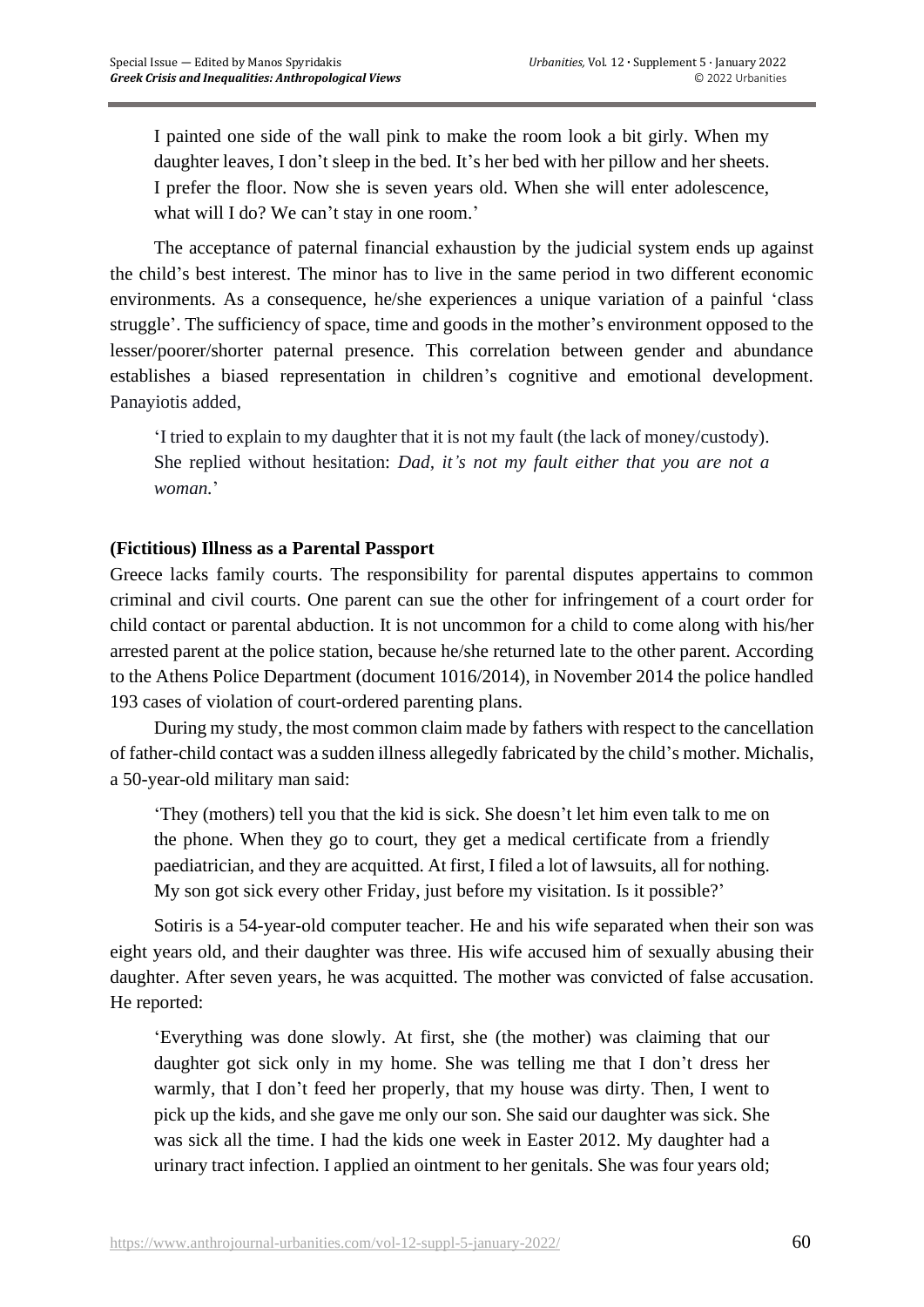she couldn't do it herself. Then, her mother claimed that I raped our daughter. I was shocked. If I see my daughter in the street, I will not recognize her. I haven't seen her for more than a decade. I was acquitted, so what? My daughter still believes that I am her rapist. Her mother convinced her.'

In the above example, maternal promotion of fictional diseases is a prelude to false allegations of abuse. The child herself cannot understand when and how she is ill or abused. She obeys the instructions/wishes of the strong parent (mother). The symbolic message she receives is: 'When you are sick, mom is happy.' The daughter's illness (real or fictitious) delights the mother, as she can use it against the father in the courtroom. In this *—* distorted  case, a child's health becomes a judicial weapon that gives happiness and satisfaction to the custodial parent.

Lazarus is a 44-year-old businessman. He won sole custody of his nine-year-old son, who is on the autistic spectrum. He does not allow mother-son communication claiming health reasons. He said:

'The kid receives daily psychiatric medication, a bunch of pills. It wasn't easy to calm him. He was violent and upset. Now he is ok. He has his habits, his routine. This is autism. When he visits his mom, he gets upset. Last Christmas, he stayed in his mom's house for a week. She didn't give him any medicine. Unfortunately, she can't admit that our son is autistic. The kid is in danger in his mother's house.'

In the case of Lazarus, there is a real child's disorder. Lazarus uses autism as a tool for parental alienation. In all of the above cases, I found that meeting the health needs of the child is not the main concern. The dominant parent negotiates the health of his/her child according to his/her own emotional needs.

# **Double Medical Life**

Lack of communication between parents forms a double medical life for the child. That is, the medical management of one parent can conflict with the health culture of the other. Dimitris, a 33-year-old bailiff said:

'Believe it or not, we don't use the same name for our daughter. I call her Eirini and her mother call her Sophia. We didn't reach an agreement. She has chosen a paediatrician who supports homoeopathy. She considered vaccination unnecessary. I went to a classical paediatrician. Ι fully vaccinated the child, without informing her. Even if I had no custody. She sued me. She wanted to convict me because I vaccinated my child! I'm not a criminal. I'm a father!'

It seems that the custody battle turns into a medical war and ends up as a criminal court case. Any medical intervention/omission in the child's body turns into a parental defeat/victory. Dimitris secretly vaccinated his child on the assumption that he is a *medical Robin Hood*. On the other hand, his ex-wife considers him a criminal.

Stella is 27 years old. Her parents divorced when she was six. She has experienced a longlasting parental battle. She said: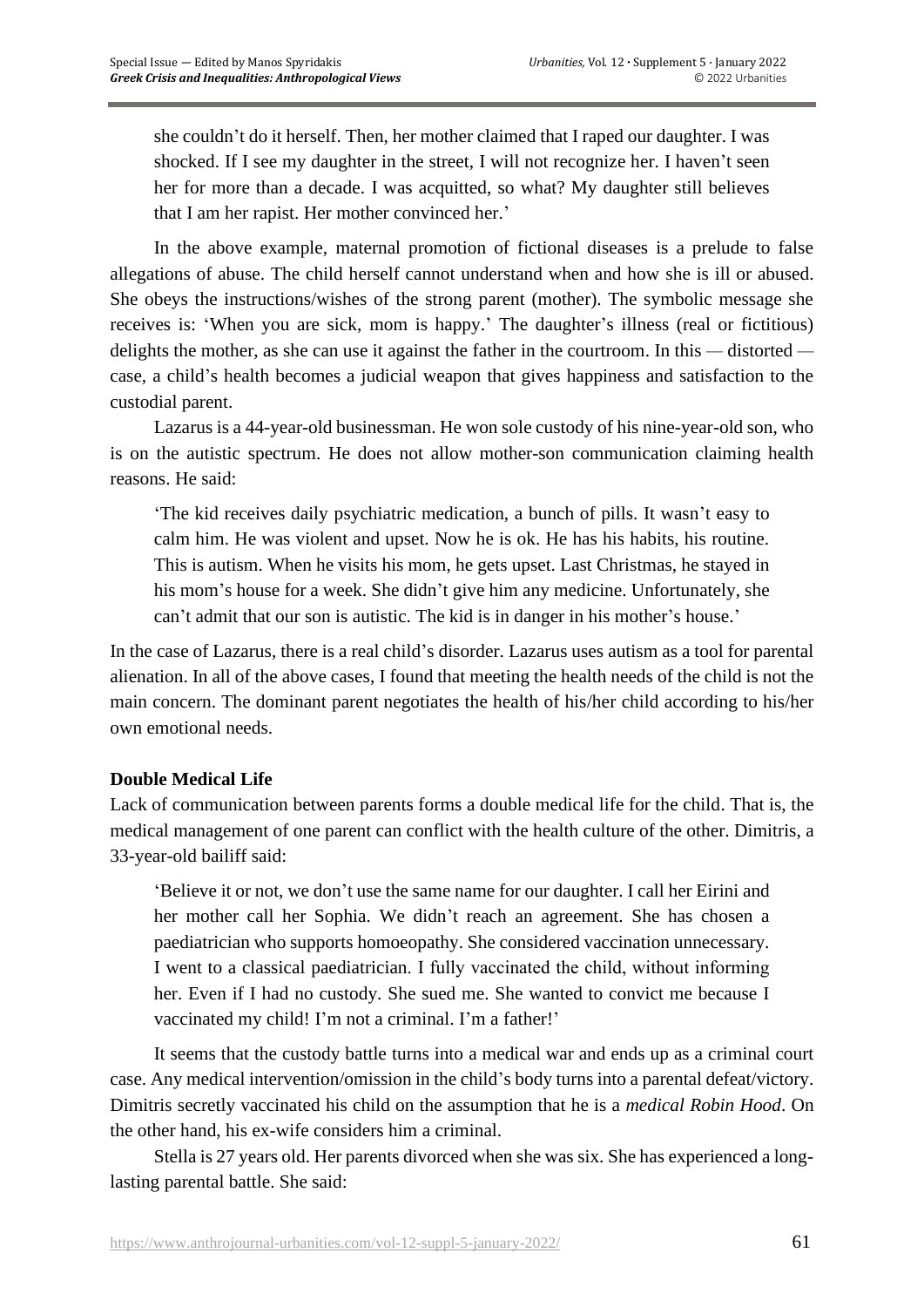'We were visiting dad. If my siblings or I were sick, mom would give us a bag of medicines. However, dad didn't trust her. He thought that she was poisoning the medicinal bottled to blame him. When we were back to mom's house, she was measuring the liquid in the bottles. Absolute paranoia. My parents didn't talk at all to each other. At first, I was anxious. Then I got used to it. When I was nine, I had surgery on my stomach. Mom didn't say anything to my dad. I was angry. I was thinking: why my dad didn't come to the hospital? Mom says she informed him. She is probably lying. They still don't speak to each other.'

This double medical life could be classed as a form of child abuse. The child can be deprived of proper medication and parental support, with his/her health status ending up as a permanent cause of emotional distress.

### **Conclusions**

Financial gains from marriage are remarkable: Shared consumption, more safety against recession, unemployment or other painful life events (for example, health problems) and higher creditworthiness. (Shore 2010, Stevenson and Wolfers 2007, Hess 2004). According to the dominant perception, after divorce, mothers have to overcome severe financial difficulties, while fathers become richer (Kurz 2013, Hilton and Anderson 2009, Spivack 2020). However, the present research suggests that during a long-term recession occurs quite the opposite (Greek crisis paradigm). Each father has to manage the loss of his home, his job and the symbolic loss of his child. Greek courts prefer to interpret the father's unemployment as a fraudulent personal choice rather than an imposed social condition.

'When we divorced, she grabbed our son and went 800 km away; To the other side of Greece! I couldn't stand being away from my child. I went there; I rented a studio apartment in the same neighbourhood. However, I knew I wouldn't find a job. I am unemployed for two years now, but I don't regret it. I had to choose: Child or job. I decided on my child. I may end up in jail. (He doesn't pay child support) but I still don't regret it. I know she's having a hard time too. But when the child stays with you, you can share your food; you can share your room. The child still grows day by day, with or without money. I can find food; I can't find money or a job.' (Nikos, 42 years old)

In times of recession, access to justice becomes unequal. A weak, divorced parent (mother or father) is unable to have his or her voice heard. However, this does not necessarily mean that a compromise *—* out of court — parental communication is sought. They 'prefer' to set up a health court in front of a doctor who takes on the role of an accessible and free judge. The dominant/winner parent can decide on the health of his or her child without the consent of the other parent. A child's health becomes the new capital in a narcissist parental *transaction.*

The ethnographic example of SY.GA.PA. reveals irrationalities in applied Greek family law. The custodial parent can exclude the non-custodial parent from education, daily life and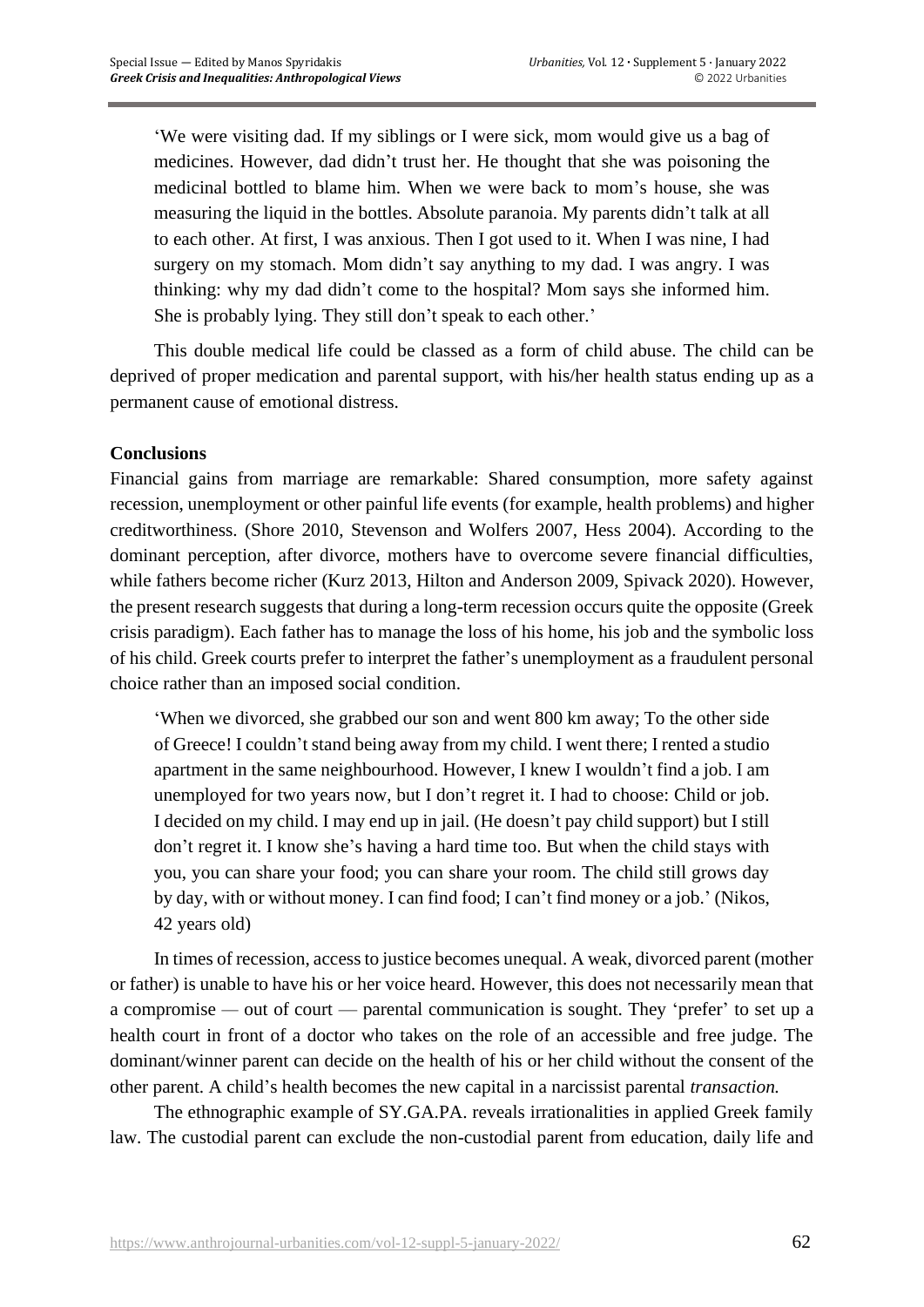health management of their child. Choices about health disregard the best interest of the child. We are facing a new kind of medical child abuse.

This phenomenon is much more noticeable in the current period of the Greek financial crisis, as public health and social protection benefits have fallen dramatically. Greek judges have no medical and social experts by their side, resulting in poor decisions. At the same time, the absence of family courts pushes parental disputes towards criminal justice and long-lasting proceedings. When the court dispute is over, the child is already an alienated adult.

A model of a shared parenting plan (especially in health management issues) may be the antidote for this medical variation of Parental Alienation Syndrome. For example:

- Parenting agreement in choosing a paediatrician and a dentist.
- Free access to a child's medical information (data) for each parent.
- Both parents will accompany their child to medical visitation.
- Parents will contact each other in cases of emergency.
- Parenting agreement about who will provide their children with health insurance.
- Co-payments of extra medical expenses (for example, dental braces).
- Parents have to keep each other informed of all critical medical information concerning their child (appointments, incidents, past conditions).
- Both parents' homes should be stocked with the same medications, equipment, foods, and other supplies that their child will need when they stay with either of them.
- Keep the child's health information, doctor's contact information and other contact details on hand in both homes.
- Inform the paediatrician of the divorce and provide him/her with permission to communicate with both of the parents.

The treatment of child abuse brings to our mind the intervention of the police, the prosecutor and the doctor. However, the treatment of Parental/Medical Child Abuse demands quite the opposite: The absence of law enforcement and unnecessary medical procedures (removal from the medical and judicial environment). Parental equality is, in fact, a new way of defending children's health.

### **References**

- Bernet, W., von Boch-Galhau, W., Baker, A. J. and Morrison, S. L. 2010. Parental alienation, dsm-v, and icd-11*. The American Journal of Family Therapy*, 38 (2): 76-187.
- Bruch, C. 2001*.* Parental Alienation Syndrome and Parental Alienation: Getting it wrong in child custody cases*. Family Law Quarterly*, 35 (3): 527-552.
- Εfthimiou, K., Argalia, Ε., Kaskamba, E. and Makri, A. 2013. Οικονομική κρίση και ψυχική υγεία. Τι γνωρίζουμε για τη σημερινή κατάσταση στην Ελλάδα. *Eγκέφαλος*, 50: 22-30. [Economic crisis and mental health. What is happening in Greece? *Encephalos Journal*, 50: 22-30]
- Faller, K. 1998. The Parental Alienation Syndrome: What is it, and what data support it?. *Child Maltreatment*, 3 (2): 100-115.